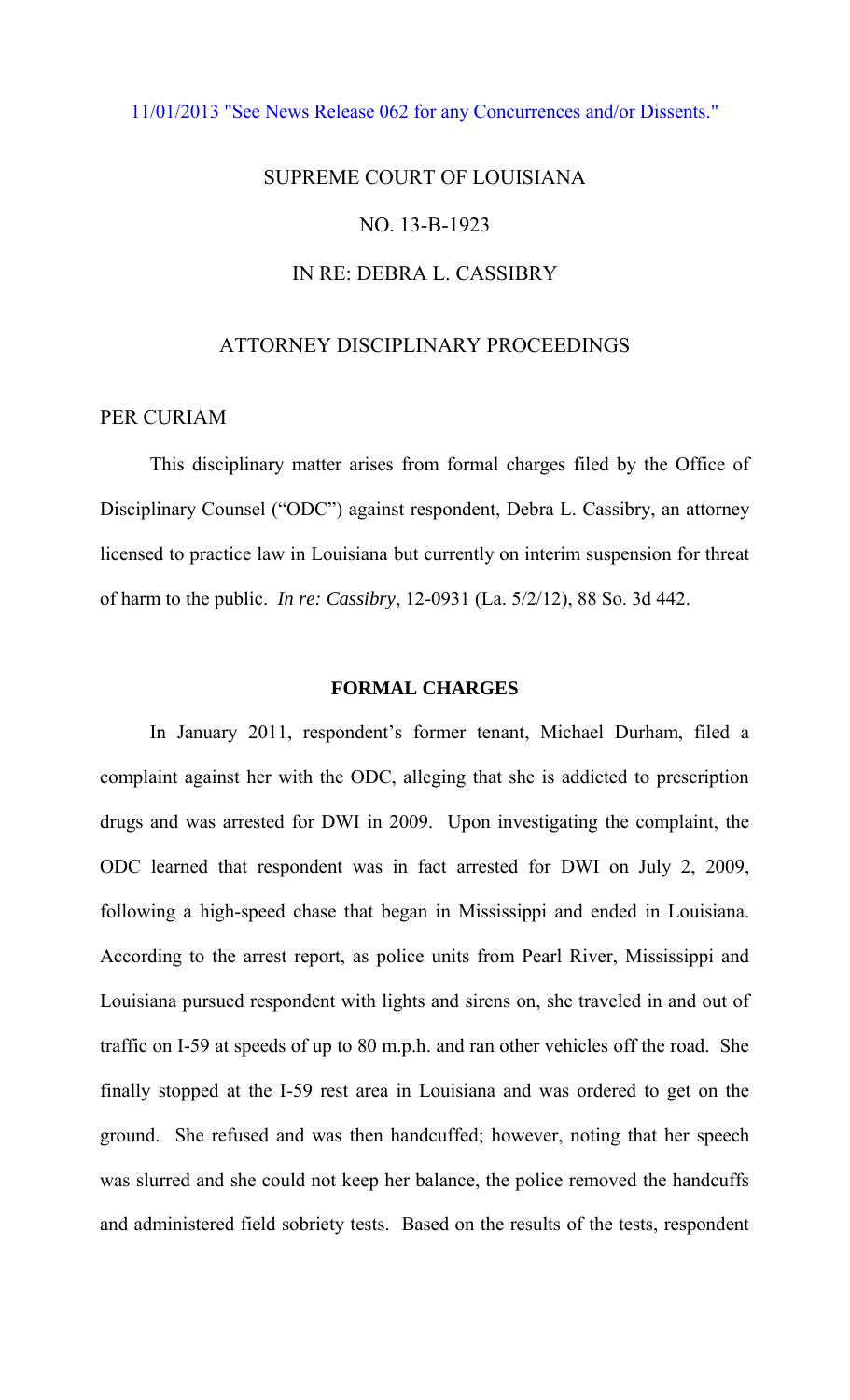was arrested by the Louisiana State Police and transported to the Slidell Police Department, where she was booked with careless operation and DWI.<sup>1</sup>

On March 23, 2011, respondent pleaded guilty to DWI in the Slidell City Court and was sentenced to serve six months in jail. The court suspended the sentence pursuant to the provisions of La. Code Crim. P. art. 894 and placed respondent on supervised probation for one year with conditions, including the requirement that she perform 32 hours of community service, pay a fine, and abstain from alcohol.

Respondent has since violated the conditions of her probation by failing to refrain from criminal activity, failing to report truthfully, failing to perform community service, failing to complete a driver's improvement class, failing to complete a substance abuse class, failing to complete supervision payments, and failing to pay her fine. On September 1, 2011, the court issued a warrant for respondent's arrest. The warrant remains outstanding at this time.

On December 9, 2011, the ODC wrote to respondent and instructed her to contact the Lawyers Assistance Program ("LAP") within ten days to arrange for an independent substance abuse evaluation. Respondent did not reply to the ODC, and so the ODC sent a second letter on December 28, 2011. The ODC heard nothing further until March 15, 2012, when LAP Director Buddy Stockwell provided the following update:

> I contacted Dr. Barry Pilson, the LAP-approved evaluator in this case, and Dr. Pilson indicated that Ms. Cassibry has in fact come in and participated in the LAP recommended evaluation.

> I have not received any type of report, however, because at this particular time **Ms. Cassibry has not elected to execute a release with Dr. Pilson for either LAP or the Office of Disciplinary Counsel.** As such, until such time that Ms. Cassibry agrees to reveal the results of the

<sup>&</sup>lt;sup>1</sup> A Breathalyzer test administered to respondent revealed that she had no alcohol in her system. Suspecting that she was under the influence of a controlled substance, the police officers asked respondent to submit a urine sample for analysis. Respondent refused to do so.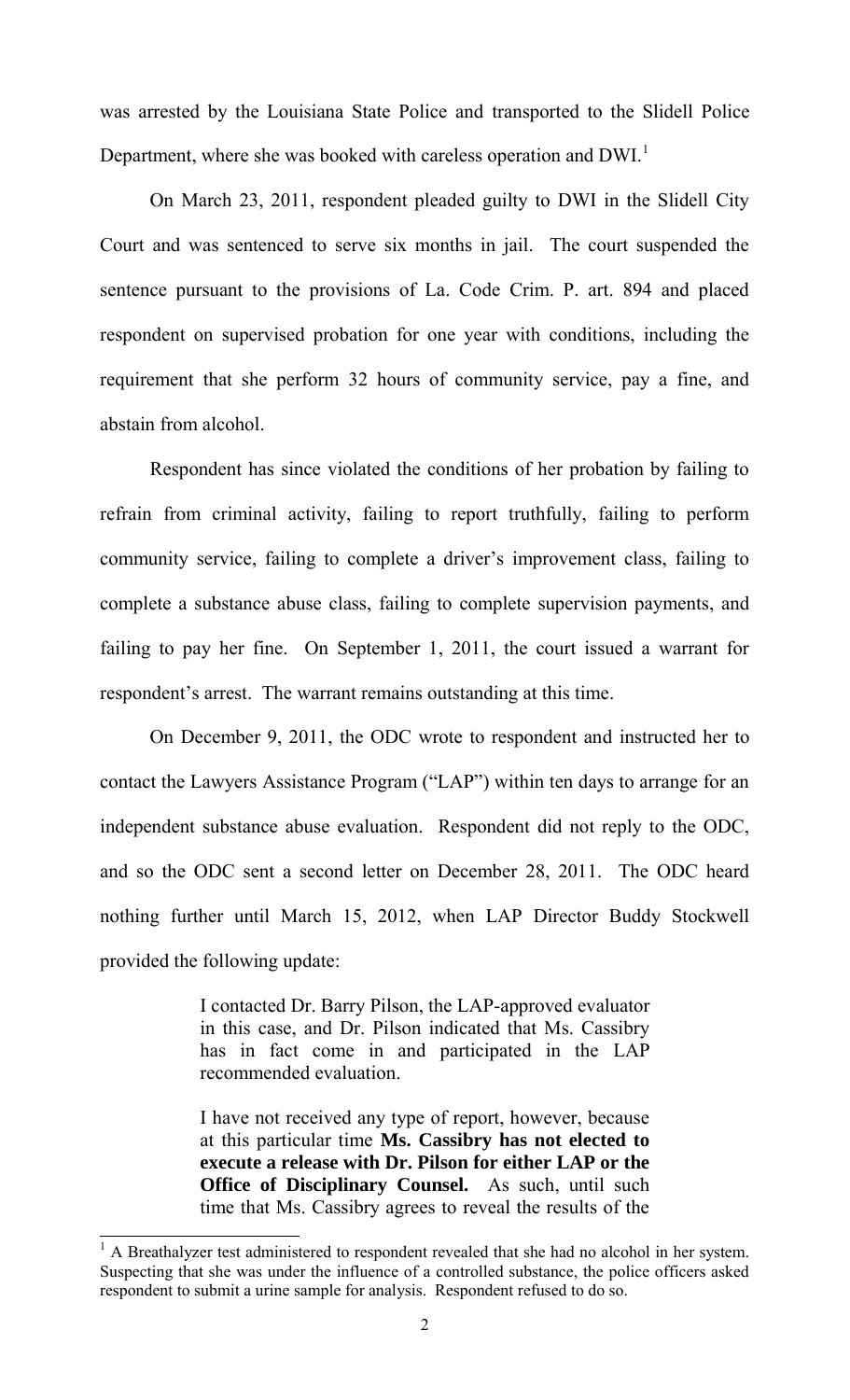evaluation, I can make no further recommendations in this case. [Emphasis added.]

 Based upon this information, the ODC sent respondent a letter by certified mail dated March 21, 2012, instructing her to contact Dr. Pilson and/or Mr. Stockwell immediately and to take whatever steps were necessary to authorize Dr. Pilson to share his evaluation report with the ODC and LAP. Respondent was also advised that if she failed to comply, the ODC would file a petition for interim suspension. The letter was subsequently returned to the ODC undelivered and marked "unclaimed; return to sender."

Following the court's May 2, 2012 order of interim suspension, respondent contacted the ODC for clarification. She was again orally instructed to authorize Dr. Pilson to share his evaluation report with the ODC and LAP. To date, respondent has failed to produce a copy of her substance abuse evaluation, has not entered into a recovery agreement with LAP, and is not being monitored by LAP.

## **DISCIPLINARY PROCEEDINGS**

In June 2012, the ODC filed two counts of formal charges against respondent, alleging that her conduct violated the following provisions of the Rules of Professional Conduct: Rules 8.1(c) (failure to cooperate with the ODC in its investigation), 8.4(a) (violation of the Rules of Professional Conduct), and 8.4(b) (commission of a criminal act that reflects adversely on the lawyer's honesty, trustworthiness, or fitness as a lawyer).

Respondent was served with the formal charges via certified mail but failed to answer. Accordingly, the factual allegations contained therein were deemed admitted and proven by clear and convincing evidence pursuant to Supreme Court Rule XIX,  $\S$  11(E)(3). No formal hearing was held, but the parties were given an opportunity to file with the hearing committee written arguments and documentary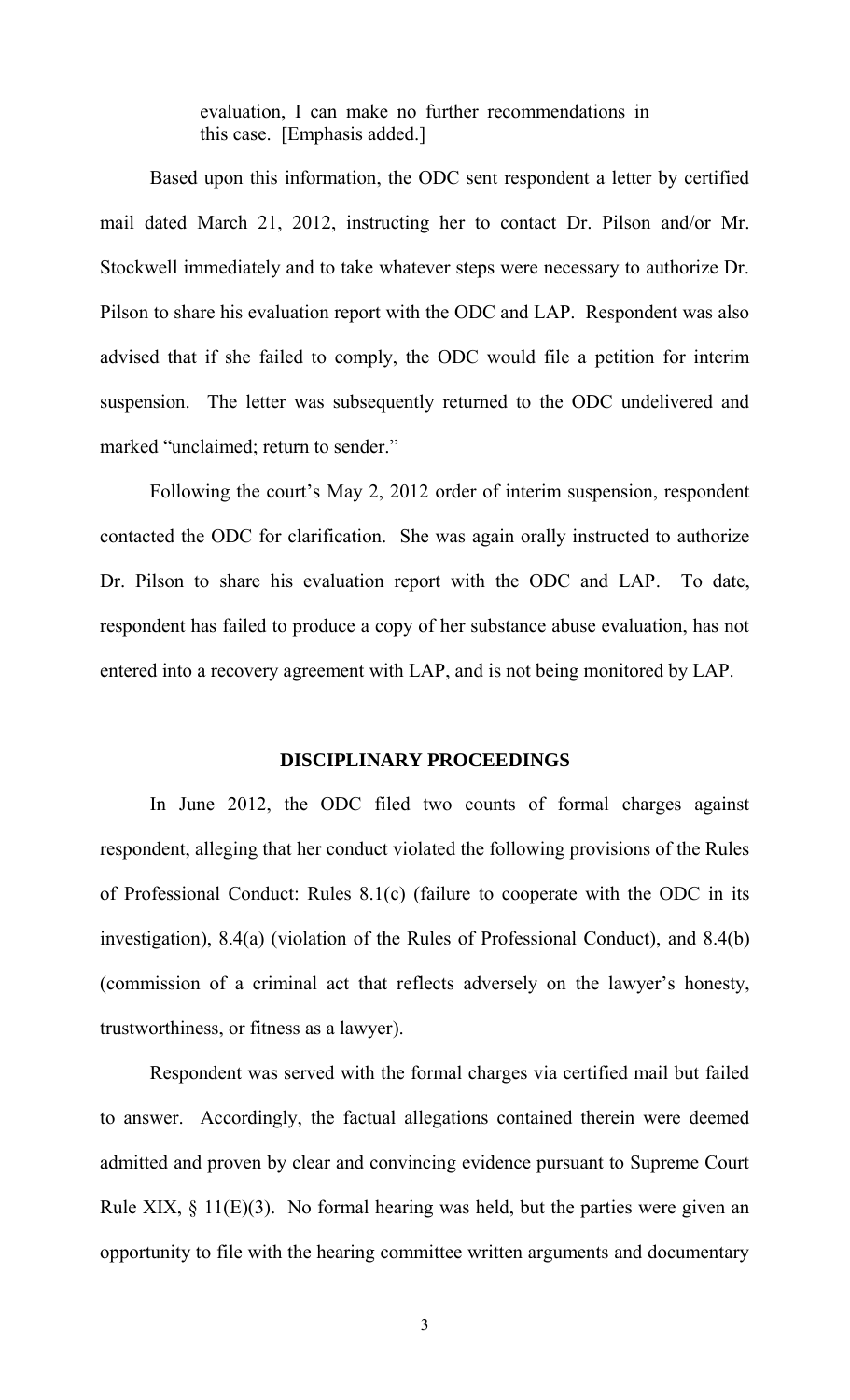evidence on the issue of sanctions. Respondent filed nothing for the hearing committee's consideration.

#### *Hearing Committee Report*

After considering the ODC's deemed admitted submission, the hearing committee accepted the deemed admitted facts as true and correct. Based on those facts, the committee determined respondent violated the Rules of Professional Conduct as charged.

The committee further determined respondent knowingly violated a duty owed to the public by operating a motor vehicle while under the influence, which created the potential for serious harm. Respondent knowingly, if not intentionally, violated a duty to the legal profession by delaying the ODC's investigation and withholding documentation and information pertinent to this matter. Based on the ABA's *Standards for Imposing Lawyer Sanctions*, the committee determined the applicable baseline sanction is suspension.

The committee found the following aggravating factors are present: refusal to acknowledge the wrongful nature of the conduct and substantial experience in the practice of law (admitted 1985). The committee found the following mitigating factors present: absence of a prior disciplinary record and imposition of other penalties or sanctions.

Based on this court's prior jurisprudence involving similar misconduct, the ABA Standards, and the facts of this case, the committee recommended that respondent be suspended from the practice of law for one year and one day. The committee also recommended that prior to seeking reinstatement, respondent should be required to authorize the release of her substance abuse evaluation to LAP and the ODC and that she be required to satisfy all obligations owed to the

4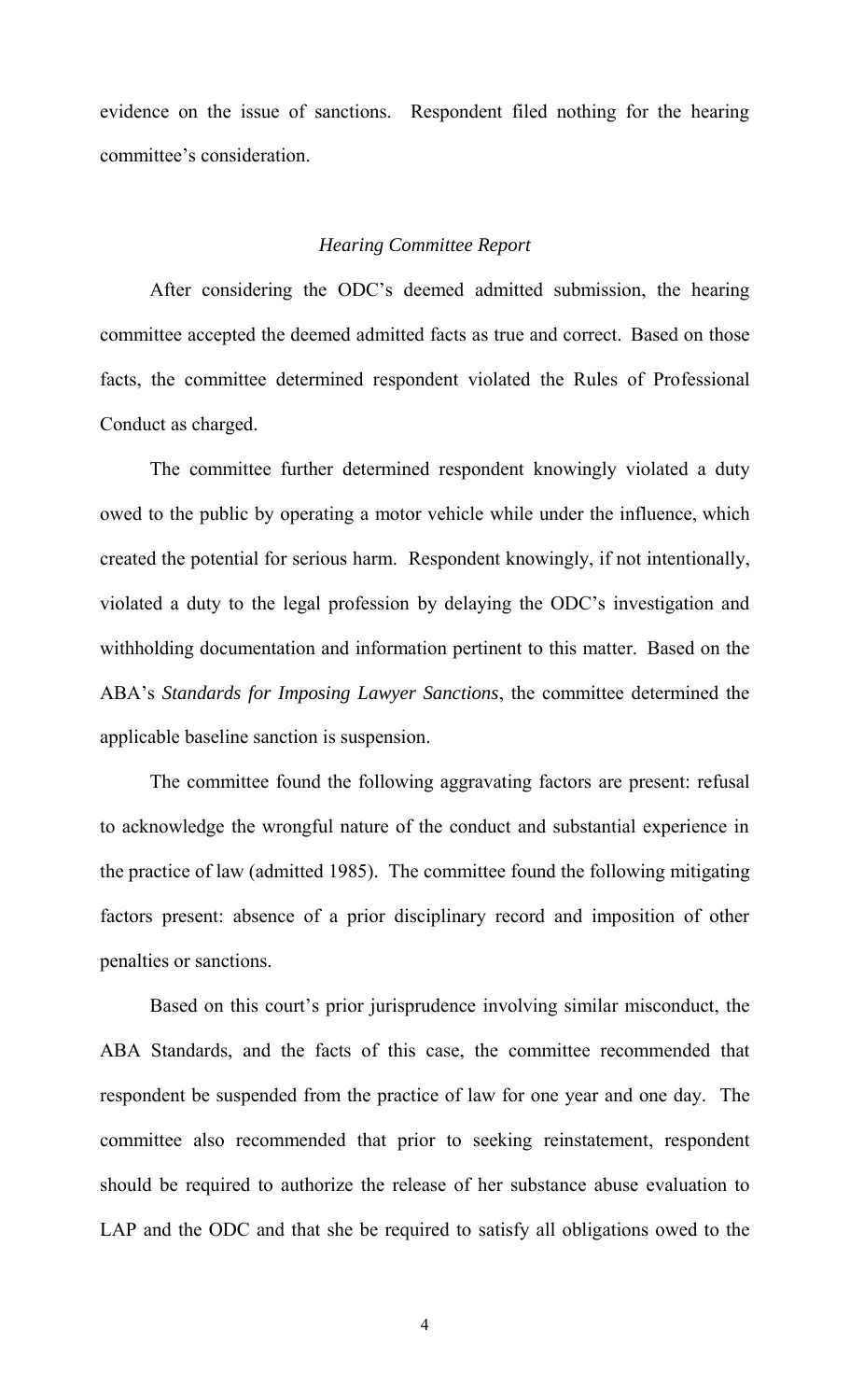court.<sup>2</sup> Finally, the committee recommended that respondent be assessed with all costs and expenses of these proceedings.

Respondent did not file an objection to the hearing committee's report and recommendation. However, she did file a "Motion for Extension of Time to Answer with Extenuating and Exigent Circumstances or Dismiss this Action" with the disciplinary board, which was denied.

## *Disciplinary Board Recommendation*

After reviewing the record, the disciplinary board determined that the hearing committee's factual findings are supported by the factual allegations in the formal charges, which were deemed admitted, and/or by the evidence submitted in support of the allegations. The board determined that respondent violated the Rules of Professional Conduct as alleged in the formal charges.

The board determined respondent knowingly, if not intentionally, violated duties owed to the public and the legal profession. Her act of driving while under the influence caused significant potential harm to the public. Additionally, her failure to cooperate with the ODC in its investigation caused that agency to expend additional resources. Based on the ABA's *Standards for Imposing Lawyer Sanctions*, the board determined the baseline sanction is suspension.

The board found the following aggravating factors are present: substantial experience in the practice of law, bad faith obstruction of the disciplinary proceeding by intentionally failing to comply with the rules or orders of the disciplinary agency, and illegal conduct, including that involving the use of controlled substances. $3$  The board found the following mitigating factors present:

 $\overline{a}$ 

<sup>&</sup>lt;sup>2</sup> Respondent allegedly violated the conditions of her probation and a warrant for her arrest has been outstanding since September 2011.

 $3$  The board declined to adopt the aggravating factor of refusal to acknowledge the wrongful nature of the conduct. According to the board, respondent's failure to participate in this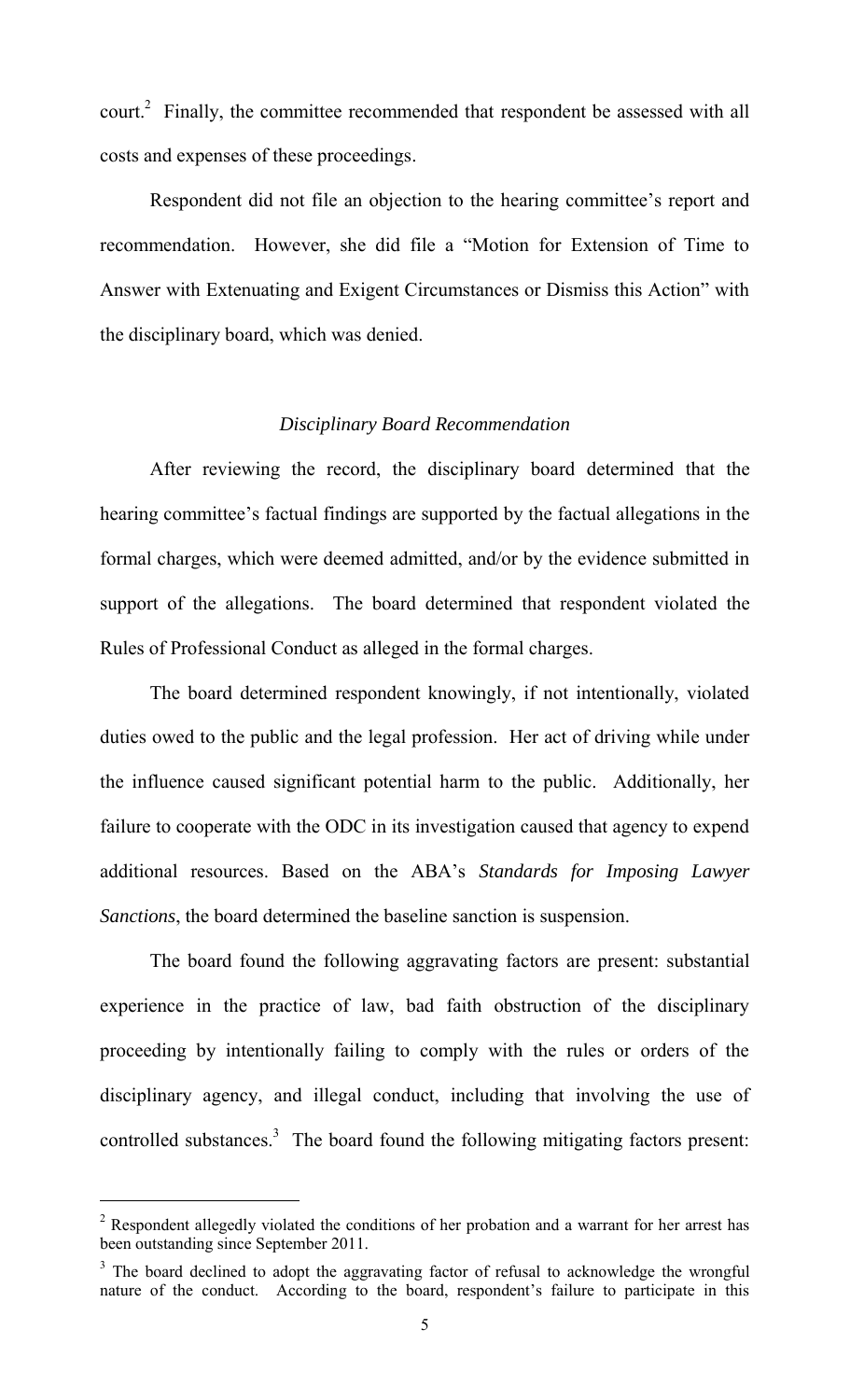absence of a prior disciplinary record and imposition of other penalties or sanctions

(respondent's criminal conviction and sentence).

In recommending a sanction, the board relied upon *In re: Baer*, 09-1795 (La. 11/20/09), 21 So. 3d 941. In *Baer*, an attorney drove while intoxicated on two occasions, for which she was suspended from the practice of law for one year and one day. In discussing an appropriate sanction, the court applied the following analysis:

> We have imposed sanctions ranging from actual periods of suspension to fully deferred suspensions in prior cases involving attorneys who drive while under the influence of alcohol. However, as a general rule, we tend to impose an actual suspension in those instances in which multiple DWI offenses are at issue, as well as in cases in which the DWI stems from a substance abuse problem that appears to remain unresolved. Both of these concerns are implicated in the instant case. Therefore, we find it is appropriate to impose a one year and one day suspension, with no portion of the suspension deferred. [Internal footnote omitted.]

The board noted that respondent has not committed multiple DWI offenses, nor is there evidence that she suffers from an unresolved substance abuse issue. Nonetheless, the board determined that the nature of respondent's crime, when combined with her failure to cooperate with the ODC and LAP, raises serious questions as to her fitness to practice of law. The board concluded that like the attorney in *Baer*, respondent should be required to complete the reinstatement process and prove her fitness by clear and convincing evidence before returning to the practice of law.

Accordingly, the board recommended that respondent be suspended from the practice of law for one year and one day. The board also recommended that respondent be assessed with the costs and expenses of this proceeding.

 $\overline{a}$ 

proceeding does not necessarily indicate that she has refused to accept her actions, particularly since she pleaded guilty to the criminal charges, which would indicate acceptance of her actions.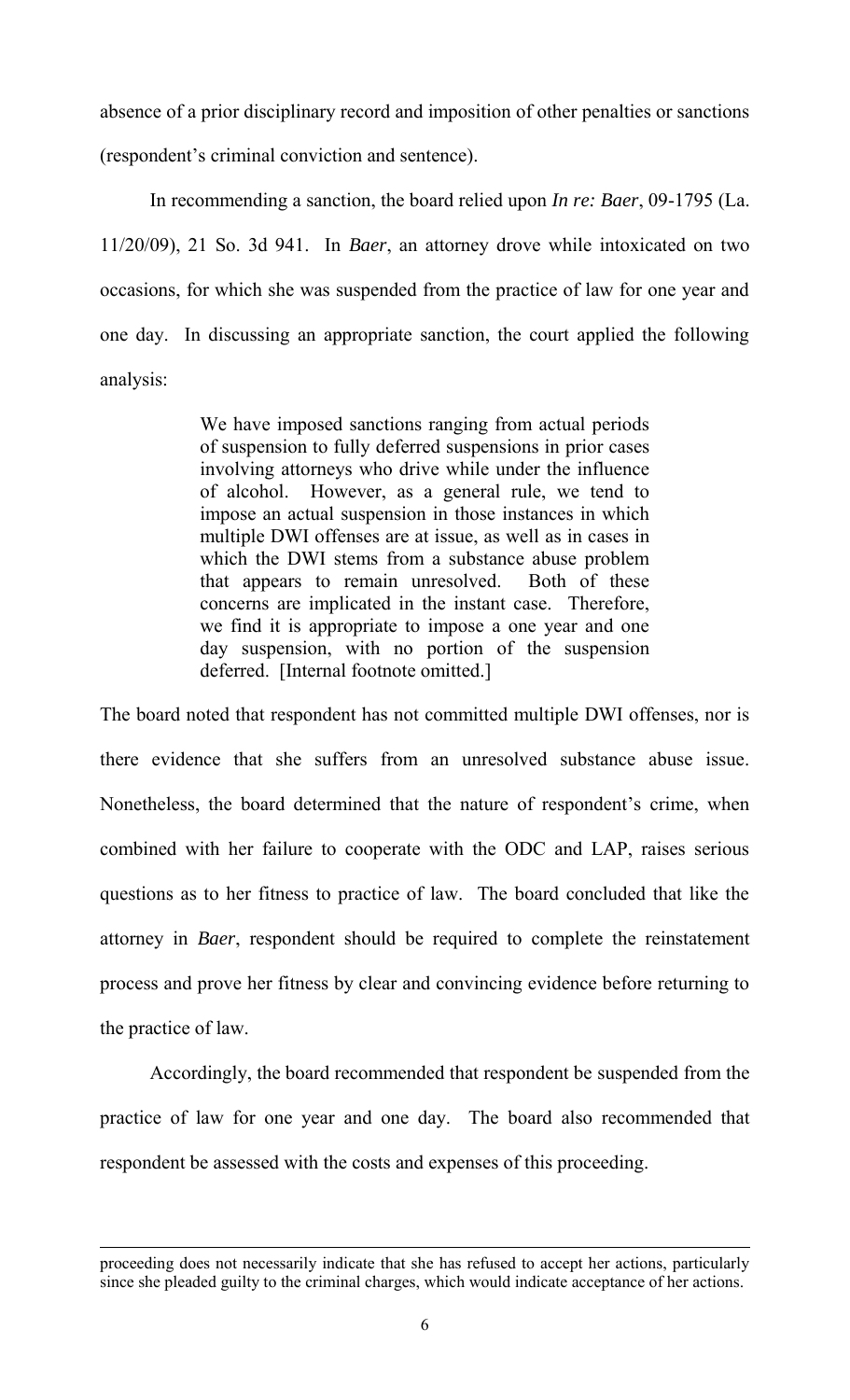Neither respondent nor the ODC filed an objection to the disciplinary board's recommendation.<sup>4</sup>

#### **DISCUSSION**

Bar disciplinary matters fall within the original jurisdiction of this court. La. Const. art. V,  $\S$  5(B). Consequently, we act as triers of fact and conduct an independent review of the record to determine whether the alleged misconduct has been proven by clear and convincing evidence. *In re: Banks*, 09-1212 (La. 10/2/09), 18 So. 3d 57.

In cases in which the lawyer does not answer the formal charges, the factual allegations of those charges are deemed admitted. Supreme Court Rule XIX, § 11(E)(3). Thus, the ODC bears no additional burden to prove the factual allegations contained in the formal charges after those charges have been deemed admitted. However, the language of  $\S$  11(E)(3) does not encompass legal conclusions that flow from the factual allegations. If the legal conclusion the ODC seeks to prove (i.e., a violation of a specific rule) is not readily apparent from the deemed admitted facts, additional evidence may need to be submitted in order to prove the legal conclusions that flow from the admitted factual allegations. *In re: Donnan*, 01-3058 (La. 1/10/03), 838 So. 2d 715.

 The record in this deemed admitted matter supports a finding that respondent pleaded guilty to DWI and failed to cooperate with the ODC in its investigation.

 $\overline{a}$ 

<sup>&</sup>lt;sup>4</sup> On October 23, 2013, well after the expiration of the deadline to object to the board's recommendation, respondent sent a letter to this court addressing the underlying facts of this matter and challenging the validity of her conviction. Because this filing is untimely, we will not consider it. Moreover, even if we were inclined to consider the letter, we would give it no weight, as respondent is precluded from challenging the fact of her criminal conviction by the clear language of Supreme Court Rule XIX, § 19(E). *See In re: Minor*, 12-1006 (La. 10/16/12), 100 So. 3d 319 (when disciplinary proceedings involve an attorney who has been convicted of a crime, the conviction is conclusive evidence of guilt and the sole issue presented is whether the respondent's crimes warrant discipline, and if so, the extent thereof).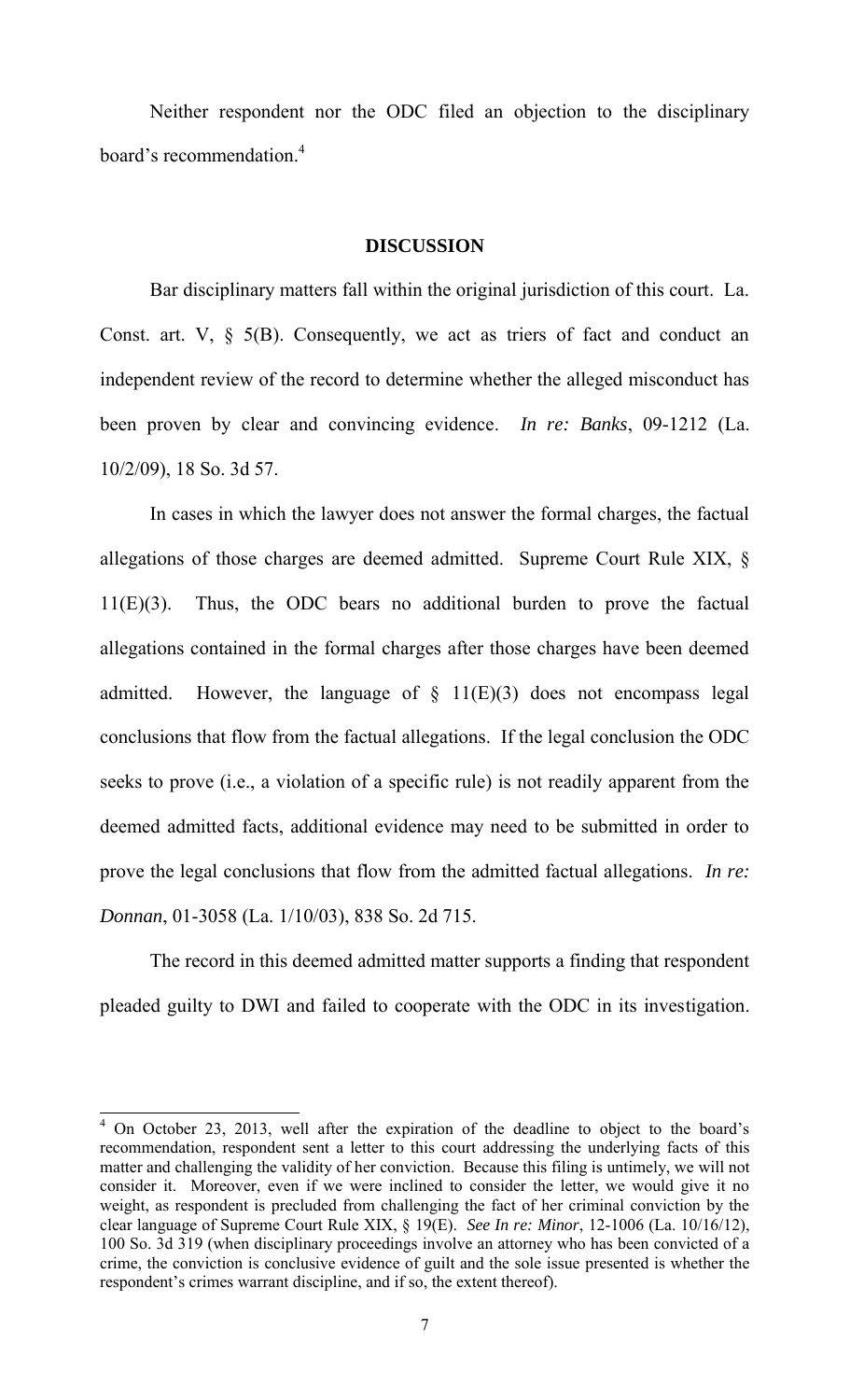Based on these facts, respondent has violated the Rules of Professional Conduct as charged by the ODC.

Having found evidence of professional misconduct, we now turn to a determination of the appropriate sanction for respondent's actions. In determining a sanction, we are mindful that disciplinary proceedings are designed to maintain high standards of conduct, protect the public, preserve the integrity of the profession, and deter future misconduct. *Louisiana State Bar Ass'n v. Reis*, 513 So. 2d 1173 (La. 1987).

The record supports a finding that respondent knowingly, if not intentionally, violated duties owed to the public and the legal profession. Her conduct caused potential serious harm to the public and actual harm to the legal profession. The baseline sanction for respondent's misconduct is suspension. The record supports the aggravating and mitigating factors found by the disciplinary board.

In *Baer*, the court indicated that actual suspensions are imposed in cases in which the DWI stems from an unresolved substance abuse problem. In the instant matter, respondent submitted to a substance evaluation following her DWI conviction. However, she has not released the results of that evaluation to LAP or the ODC, despite repeated requests. As such, we are not convinced that she has an unresolved substance abuse problem. Nevertheless, by failing to release the evaluation report, respondent has prevented the discovery of evidence that could reveal the existence of such a problem.

Under the circumstances, and particularly in light of the additional misconduct, we agree with the hearing committee and the disciplinary board that it is appropriate to impose a one year and one day suspension upon respondent, with no portion of the suspension deferred. Should respondent wish to resume the practice of law in the future, she will be required to make a formal application for

8